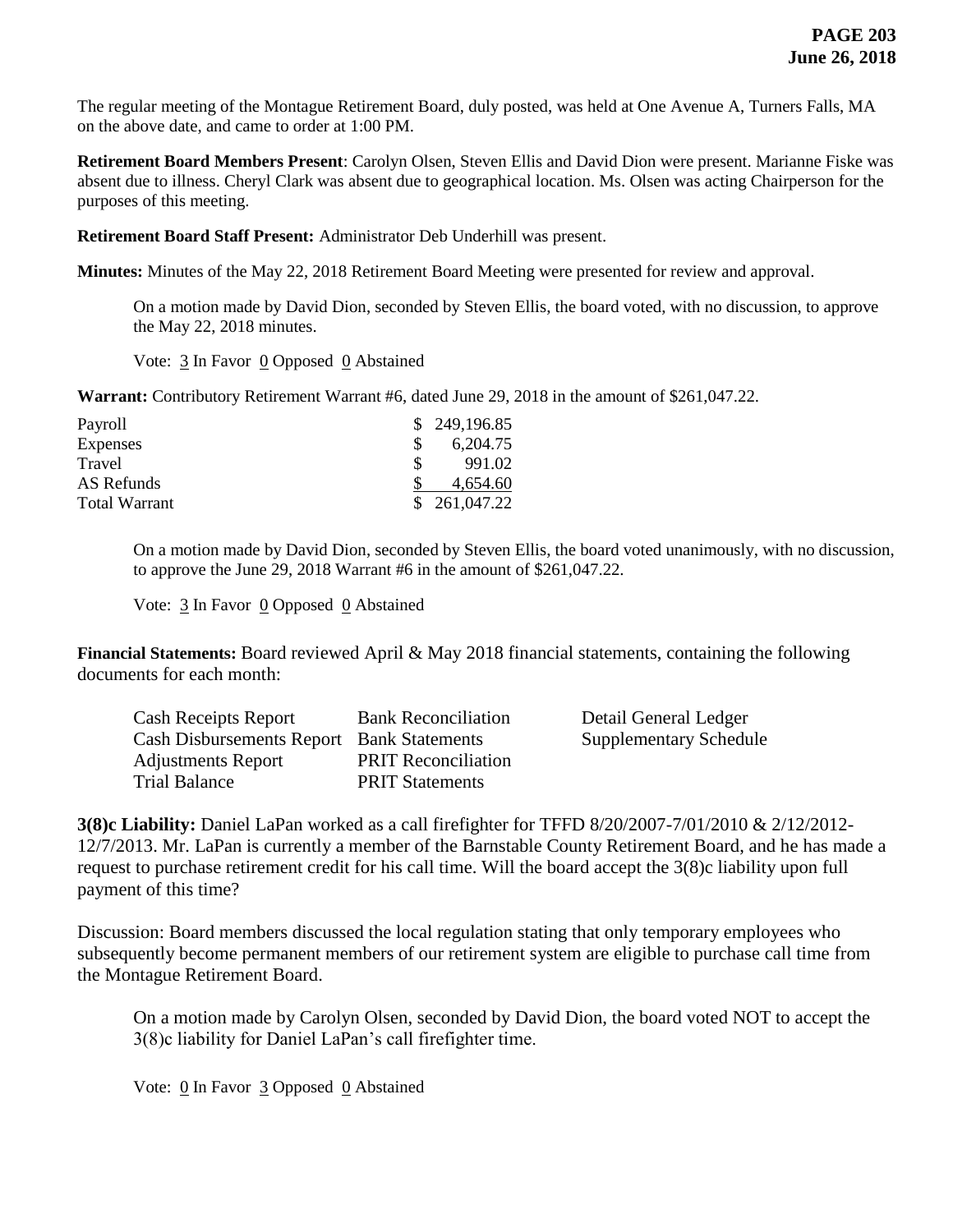**Refund of Annuity Savings:** Katherine Chapdelaine, TWN, 8/23/2016-12/21/2017, 1 year, 3 months, 29 days, has submitted an application for withdrawal of her annuity savings.

Discussion: Carolyn Olsen stated that Ms. Chapdelaine was currently working per diem as a police dispatcher. The board discussed that since Ms. Chapdelaine had terminated her full time service, she could just pay into OBRA for her per diem work.

On a motion made by Steven Ellis, seconded by David Dion, the board voted unanimously to approve withdrawal of annuity savings for Katherine Chapdelaine, TWN, 8/23/2016-12/21/2017, 1 year, 3 months, 29 days.

Vote:  $\frac{3}{2}$  In Favor  $\frac{0}{2}$  Opposed  $\frac{0}{2}$  Abstained

**Other Business:** Stephan Georgacopoulos from PTG will be presenting at the August 28, 2018 board meeting.

Paul Todisco from the PRIM board will be presenting at the September 25, 2018 board meeting.

David Dion requested meeting dates for monthly retirement board meetings through the end of the year. They will be as follows:

July 24, 2018 August 28, 2018 September 25, 2018 October 30, 2018 November 27, 2018 December 18, 2018

Next meeting: **Tuesday August 28, 2018 @ 1 pm.**

Adjourned 1:18 PM